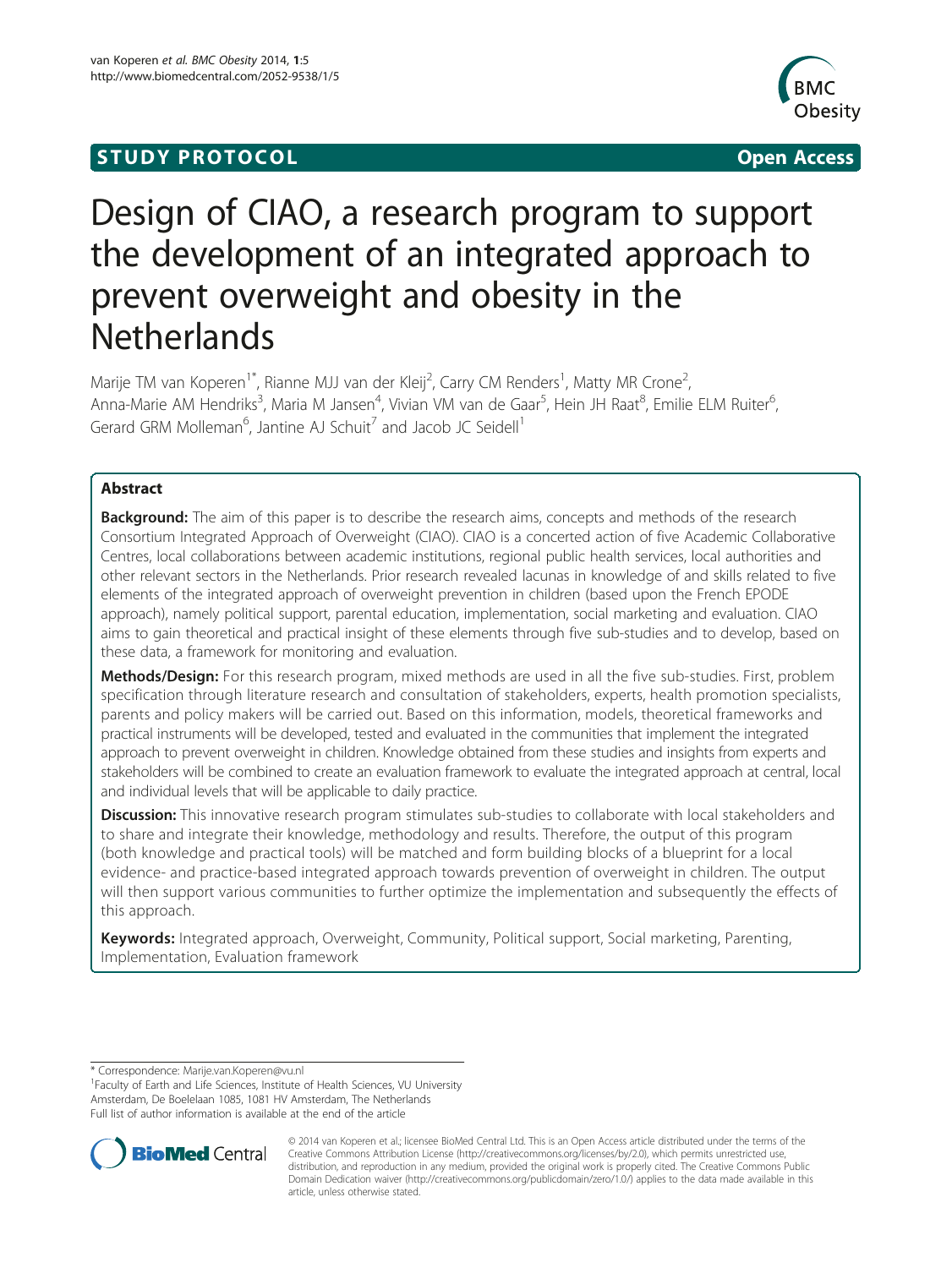## Background

Childhood overweight (and obesity) is one of the most serious public health challenges of the twenty-first century in the world [[1\]](#page-10-0). In the Netherlands, the number of overweight children increased sharply in the last decade. In 2010, more than 14% of Dutch children aged between 2 and 21 were overweight, of which almost 2% were obese [[2](#page-10-0)]. To stabilize or decrease the current prevalence of overweight, it is widely accepted that interventions should be comprehensive, targeted at multiple levels, address the drivers of overweight and should be directed at children and their environment [\[3](#page-10-0)-[10\]](#page-10-0). In this paper we will refer to such comprehensive programs as the 'integrated approach'.

The prevalence rates and the severity of overweight, especially regarding complications associated with obesity, put it high on the political and public health agenda of policy makers and funding agencies in the Netherlands. They are becoming increasingly aware that an integrated approach might be the only sustainable solution to this socalled wicked problem of overweight. A wicked problem is defined as a complex problem that prevails in society, with multiple interwoven determinants and for which evidence for the effectiveness of potential solutions is often lacking [[11\]](#page-10-0). Driven by the urgency of tackling this extensive and serious public health problem and the growing awareness that the integrated approach might be the only sustainable solution, multiple Dutch municipalities have initiated integrated approaches on overweight and obesity prevention in the last decade [\[12,13](#page-10-0)]. Additionally, in 2009, the Dutch Ministry of Health recommended an integrated approach based upon the French EPODE program as a possible solution to tackle overweight in The Netherlands [\[13](#page-10-0)].

EPODE (or Together Let's Prevent Childhood Obesity) is a French community-wide comprehensive intervention program. It aims to prevent overweight and obesity in children aged 0–12 years and their families through a multi-activity, multi-setting and multi-stakeholder approach [[14](#page-10-0),[15](#page-10-0)]. The program is coordinated at a central level. The focus is on promoting healthy behaviors regarding the importance of healthy eating and regular physical activity [[14](#page-10-0)-[16\]](#page-10-0). At the community-level, a project manager is nominated by local authorities. This project manager is not only trained by EPODE, but is also provided with tools and instruments that facilitate local implementation [[14\]](#page-10-0). EPODE identified four critical components in its integrated approach: political commitment, public and private partnerships, social marketing and evaluation [[14](#page-10-0),[15\]](#page-10-0).

It is expected that the number of municipalities in the Netherlands that implement an integrated approach will further increase in the coming years since the Minister of Health actively supported the integrated approach by

the establishment of the Dutch JOGG central coordination team in 2010. JOGG stands for Youth on Healthy Weight and is a centrally coordinated and locally implemented integrated approach based on the EPODE approach. In fact, the Dutch government has set the target of the number of cities joining the JOGG programs at 75. In addition to the four critical components of EPODE, JOGG formulated a fifth component: the integrated pathways between prevention and care. The five critical components of the JOGG program are part of a logic model which is shown in Figure [1](#page-2-0) (in grey).

To optimize the implementation of JOGG, and subsequently its effectiveness, innovative research is needed. Moreover, local health promotion specialists have indicated that they are in need of tools and guidelines to support the implementation and evaluation of this integrated approach targeting overweight and obesity [\[17](#page-10-0)]. However, the immediate demand for action by funders and policymakers leaves no time for thorough development of the integrated approach, such as theoretical development, qualitative testing, modelling, feasibility testing etc. Researchers have to adjust their traditional research methods to deliver knowledge and guidelines following the continuous evolution of policy and practice. Action research is specifically recommended to study such programs because it validates the dynamic processes through feedback in order to adjust the approach [\[18-20](#page-10-0)]. The two main functions of action research are action and evaluation. The action function is supposed to support action and to stimulate the progress of the intervention. It is assumed that this immediate feedback helps practitioners to decide how to continue, thus literally stimulating and guiding action [[21](#page-10-0)]. The evaluation function seeks to monitor and ascertain processes and outcomes of interventions or actions. Such an evaluation serves to legitimize a program and increase its accountability.

#### Consortium integrated approach of overweight

After the Dutch Ministry of Health had mentioned the integrated approach as a possible solution to tackle overweight [\[13\]](#page-10-0), the research consortium CIAO was established in January 2010. This consortium consists of five Academic Collaborative Centres (ACCs) and aims to gain insight and knowledge in key-elements of the integrated approach towards overweight and obesity prevention.

An ACC is a local collaboration between 3 academic institutions, regional public health services, local authorities and other relevant sectors. Each involved ACC aims to promote knowledge exchange between municipalities, regional Public Health Services, academic public health departments and other local stakeholders on specific public health issues [[22,23](#page-10-0)]. This knowledge exchange within an ACC stimulates the translation of scientific knowledge into practical products, services and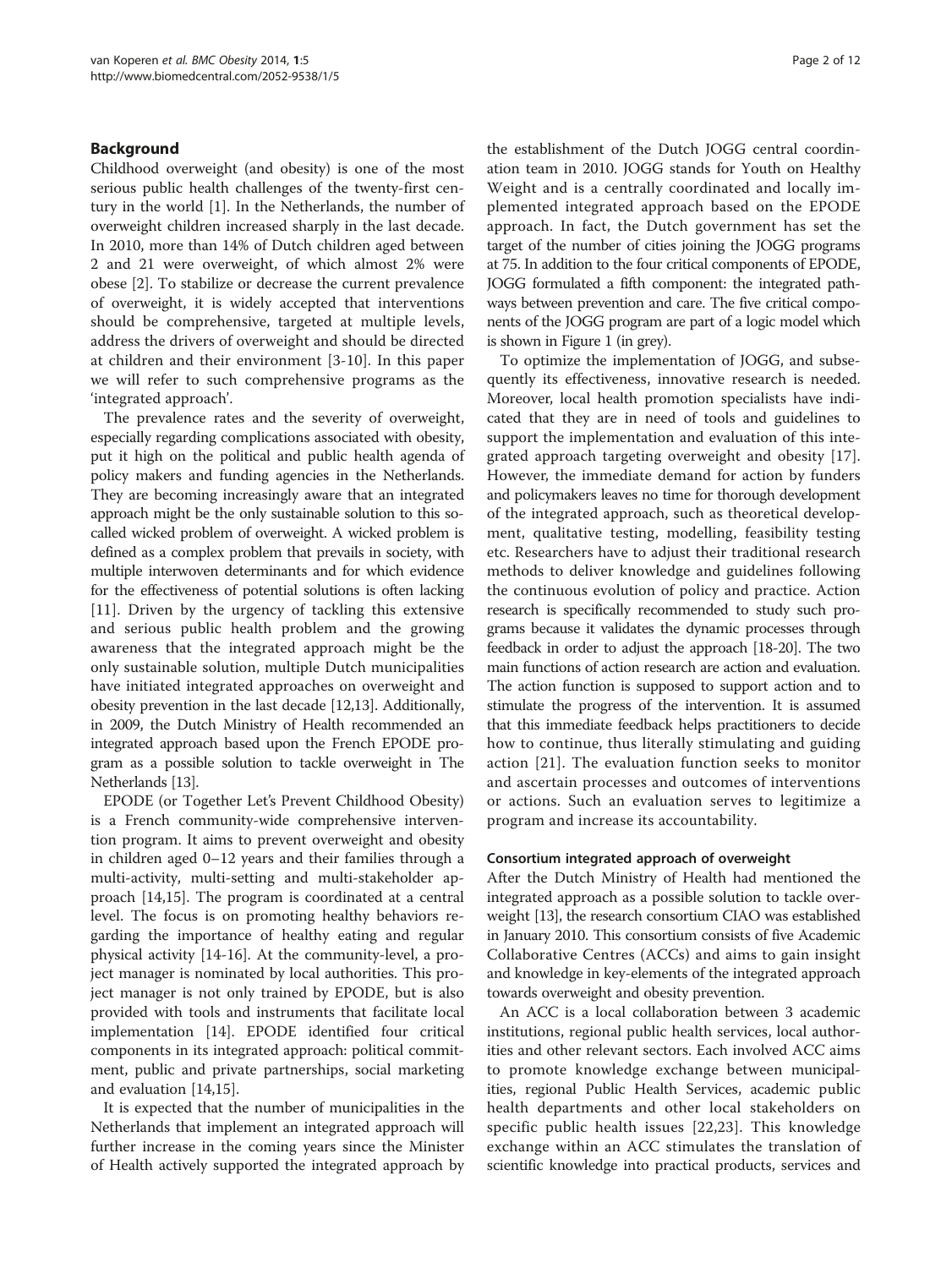<span id="page-2-0"></span>

facilities [[22,24\]](#page-10-0). Moreover, it offers a unique opportunity to share processes and methodology for an effective and sustainable prevention strategy for overweight at the local level. Through collaboration, researchers can gather complementary evidence that may elucidate the picture as a whole rather than as separate and independent parts. Also the diversity of scientific, tactical and practical knowledge and skills within the ACCs can lead to cross-fertilization and new insights within CIAO. Each of the five ACCs involved in CIAO prioritize the prevention of overweight and obesity.

CIAO started with an inventory study of (inter)national interventions proven effective or promising directed at the primary prevention of overweight and obesity in children and adults and their conditions for successful implementation. Literature studies, surveys and workshops were conducted with health promotion professionals and parents in addition to interviews with experts [\[25\]](#page-10-0). Also more than 30 interviews were held with health promotion professionals, policymakers and researchers involved in the five ACCs. The EPODE logic model [\[15\]](#page-10-0) was used as a framework to guide data-analysis. It appeared that many of the theoretically essential and critical elements of the EPODE approach need further definitions and operationalization [[25](#page-10-0)]. For instance, 'intersectoral policy and political commitment', 'social marketing' and 'evaluation' need to be further developed. Additionally, it became clear that currently

a lot of potentially effective interventions have been developed to stimulate healthy dietary and physical activity behaviour in families, schools or neighbourhoods, however only a few are implemented in an appropriate and sustainable way. Furthermore, many interventions are applied in a very fragmented way. To reach an effective integrated approach, it is important to work towards more cohesion and intersectoral collaboration. It also became clear that it is necessary to further develop the role of parents in regards to their parenting skills and pedagogical knowledge within different sectors of the integrated approach. This development is especially important within the integrated approach because the participation of parents plays a central role in most interventions especially if young children are involved [[26](#page-10-0)]. Finally, many sectors have indicated a need for a comprehensive evaluation framework that can be used to evaluate and monitor the processes and outcomes of the integrated approach [\[25\]](#page-10-0).

Based on the inventory study, CIAO will continue to further develop a blueprint for a national framework of evidence-and practice-based integrated approach towards local prevention of overweight and obesity. The research program will consist of five sub-studies, conducted by five research teams integrated in the ACCs, which together will constitute the building blocks of such a blueprint. According to both JOGG and EPODE, political commitment is a critical component and is identified by CIAO as a key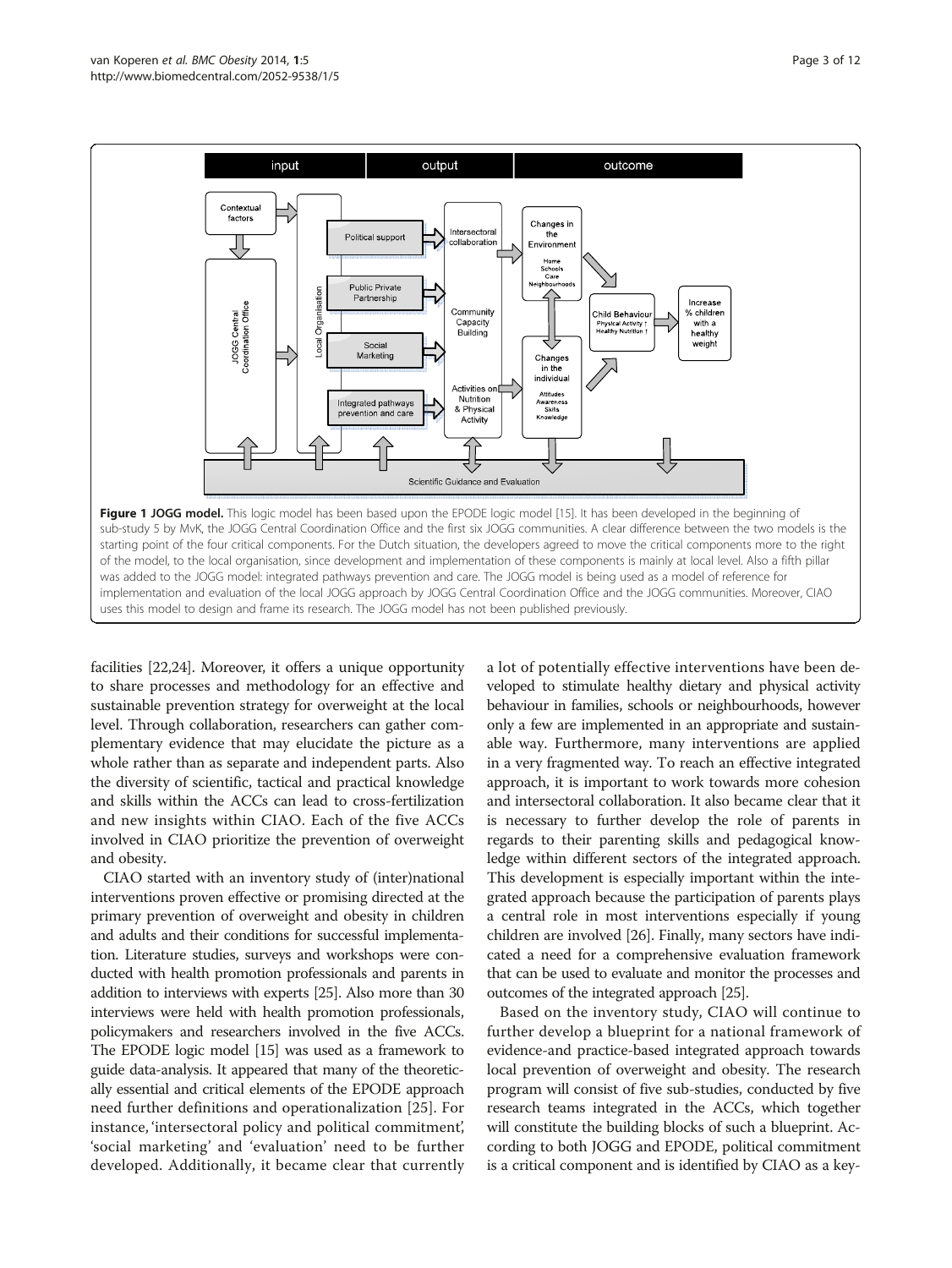element for a successful implementation of the integrated approach. Since determinants of overweight cannot only be found in the domain of public health, but also in other domains such as safety, spatial planning, economics that may influence the physical and/or social environment (more upstream determinants) [[27](#page-10-0)], involvement of these responsible local government sectors is integral in changing these determinants [[28\]](#page-10-0). In short, both political commitment and intersectoral collaboration between health and non-health domains are important for the success of an integrated approach [[29,](#page-10-0)[30](#page-11-0)]. However, it is still not clear how this can be positively influenced [[25](#page-10-0),[29\]](#page-10-0). Therefore, the first main research question for CIAO is: How can intersectoral collaboration between policy sectors within municipalities result in integrated policies with an effective, easy-to-implement, well-described plan of action?

The reduction of inequalities in health is an important target in public health policies of WHO Europe and the EU. Overweight and obesity are positively correlated to low-income and low education populations, leading to a high prevalence of overweight and obesity in disadvantaged neighbourhoods [\[31-33\]](#page-11-0). The reach of interventions in these neighbourhoods is, however, often rather limited. To adapt or develop interventions that connect with the needs, wishes and perceptions of the population in these areas, JOGG should stimulate the use of social marketing strategies. However, the CIAO inventory study revealed that in the Netherlands, social marketing is a relatively new health promotion concept and needs further explication to fully understand the working mechanisms in order to stimulate local use and evaluation [\[25](#page-10-0)]. Additionally, parental skills and knowledge are key determinants of children's behaviour. To change prevalence rates of overweight and obesity in children by improving energy-balance related behaviours, parental support is crucial [[34-36](#page-11-0)]. Existing interventions in the Netherlands focus mainly on behaviour change in children and lack sufficient attention to parental support [[25,26\]](#page-10-0). This has led to the second main research question of CIAO: How can current interventions and integrated policies be reinforced by using up-to-date parenting support, and by adaptations increasing the reach in disadvantaged neighbourhoods using social marketing strategies, resulting in effective, easy-to-implement preventive interventions?

Moreover, it is important to gain insight into factors that influence the implementation processes of the integrated approach and interventions, especially in disadvantaged neighborhoods and into strategies to further optimize the use of these factors. Therefore, a thorough monitoring and evaluation of the implementation process is necessary, and process and effect indicators should be routinely measured. For this purpose, it is important that consensus is reached with respect to the indicators

that are used to measure the progress and outcome of the integrated approach. The third study question for CIAO to answer is: How can integrated policies be implemented in disadvantaged neighbourhoods, and how can process and effect indicators be routinely measured and applied in the development and implementation of effective local integrated policies promoting healthy weight in youth?

In order to address these questions, CIAO has designed five sub-studies directed at the prevention of overweight and obesity in children:

- (1) Guiding and monitoring the process of political commitment for intersectoral collaboration leading to integrated policy,
- (2) Influencing reach and effect of community interventions by guiding and monitoring social marketing strategies,
- (3) Strengthening parenting styles and practices in existing interventions,
- (4) Guiding the intended adoption and implementation processes in an integrated approach,
- (5) Developing a theory and practice based evaluation framework.

It is essential that in each of the sub-studies several of the participating ACCs collaborate so that the consortium can optimally benefit from the vast experience and expertise available in these centres. Research will be carried out to improve the program design and implementation of JOGG as it is rolled out.

## Methods/Design

All five sub-studies will follow the same research cycle as shown by Figure [2.](#page-4-0) They will start with an identification phase in which the research question will be specified. In this phase, interviews will be held with experts, parents, health promotion specialists and local stakeholders, and literature search and reviews will be conducted. In the development phase, a framework, theoretical model, tool, or guidelines will be constructed based upon results from the identification phase. In the testing phase, the developed materials will be tested in practice and will be evaluated. Both quantitative and qualitative research methods will be used in this evaluation. In the adaptation and finalization phase, evaluation results from the test phase will be used to adapt and optimize the developed materials. Finally, the developed materials and gained knowledge will be the building blocks for a blueprint for a national framework of evidence-based and practice-based integrated approach towards local prevention of obesity.

The results of the five sub-studies will inform a wellrounded answer to the three main research questions. Research methodology, data-collection, data-analyses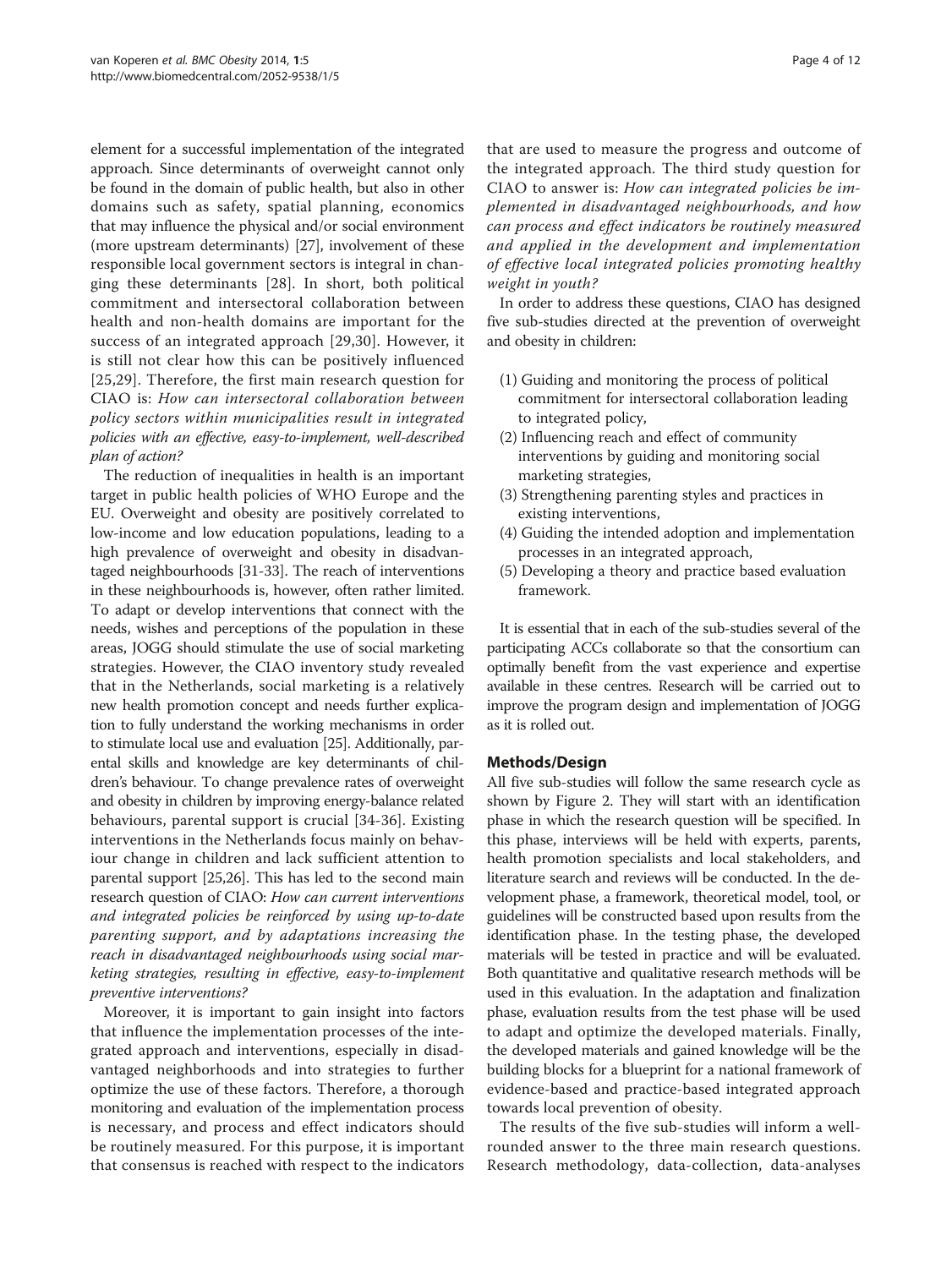<span id="page-4-0"></span>

and outcomes will be matched and coordinated. To increase understanding and readability, the various sub-studies will be presented here separately (for a concise overview of the sub-studies, see Table [1](#page-5-0)).

#### Sub-study 1: Political-administrative support

The aim of this study is to understand the process of intersectoral collaboration leading to an integrated public health policy to prevent childhood overweight and obesity. A multiple-case study design will be used, and a qualitative research approach will be adopted. In this research interviews, online questionnaires and an analysis of policy documents will be used to collect data among several local governmental organizations (i.e., our cases).

In the identification phase, operational criteria of integrated public health policies will be developed by using a literature review and the Behaviour Change Wheel [\[38](#page-11-0)] as a theoretical framework. This is required in order to analyze the policy content in the upcoming studies. Furthermore, a conceptual framework, which describes the process of developing integrated public health policies, will be developed by using interviews and theoretical reflections. Subsequently, interventions for the development of integrated public health policies will be explored by interviewing local governmental officials and key-informants within the policy making process.

Interview data will be collected in two small-sized Dutch local governments in the development phase to obtain insight into the factors that were hampering or facilitating intersectoral collaboration. By comparing these cases, insight into the effects of implementation style on interventions aimed at local governmental officials will be derived.

In the testing phase, the conceptual framework will be applied in two relatively large Dutch local governments. The aim is to explore to what extent this conceptual framework might be able to illuminate the process of developing integrated public health policies. Additionally, the definition of integrated public health policies will be used to determine if the policy content of these local governments can be considered 'integrated.' After that, the conceptual framework will be used to evaluate the effect of a resource that was developed in New South Wales, Australia to assist local governments in developing a specific type of integrated public health policy, i.e., an active living policy. Interviews with general managers, directors of community services, health officials and environment and recreation officials and a document analysis of policies developed in the included municipalities will be used to collect data about the policy process and policy content.

In the adaptation and finalization phase, focus groups will be held with actors at the strategic and tactical levels within the three Dutch local governments. The focus will primarily be finding solutions for identified barriers in our previous studies.

#### Sub-study 2: social marketing

Research has shown that community involvement may contribute to improved outcome effects as well as more sustainable programs with better reach and impact [[16](#page-10-0)[,39](#page-11-0)-[41\]](#page-11-0). It is argued that to address childhood overweight and obesity, multiple settings need to be targeted (i.e. individual, family, school and community) [\[42](#page-11-0)-[47](#page-11-0)].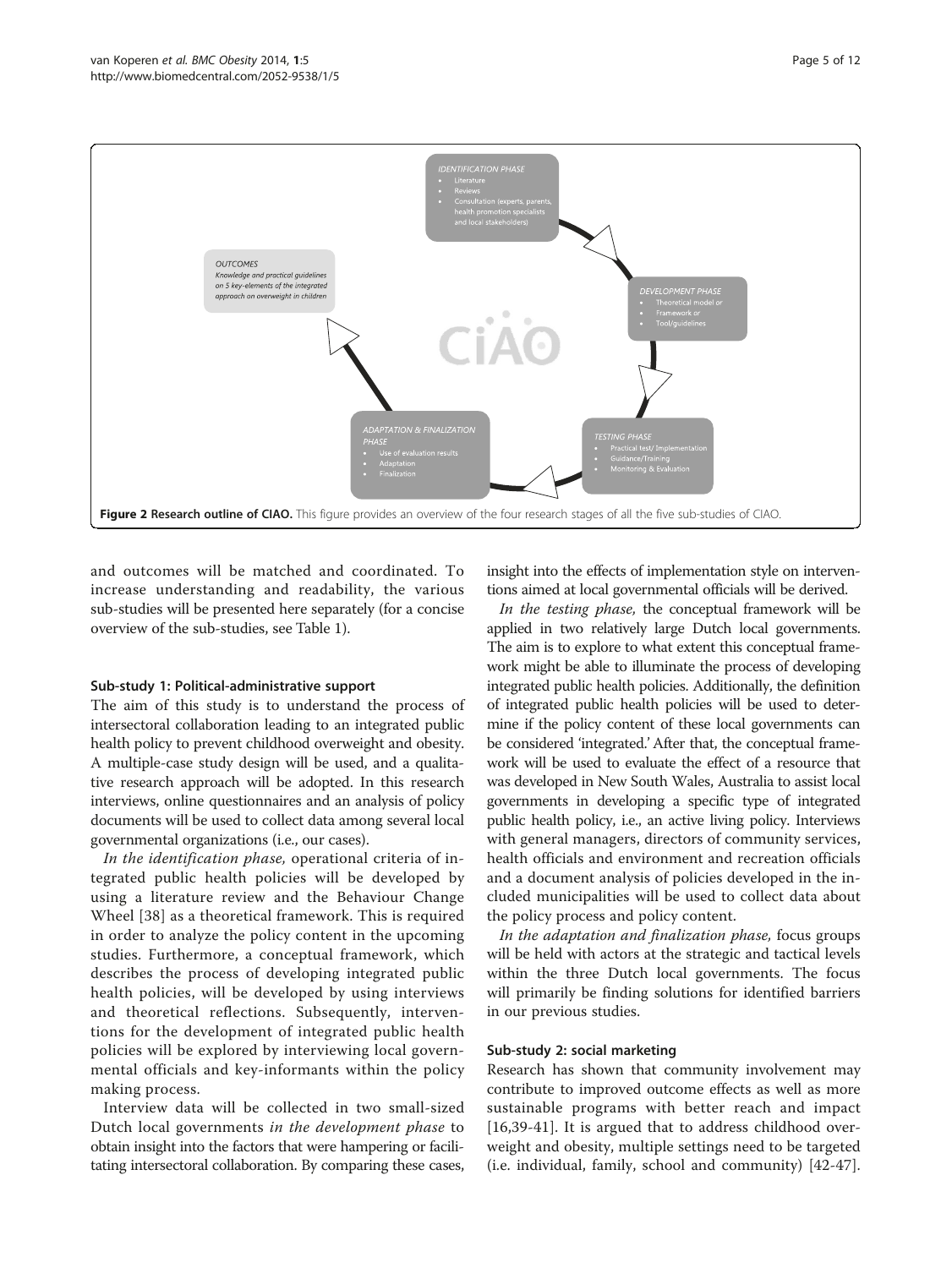| Substudy nr. Theme |                                     | <b>ACCs</b>                            | Research phases                                                                                                                                                                              |                                                                                                                           |                                                                                                                                                                                                                                                                      |                                                                                                                                                             |  |
|--------------------|-------------------------------------|----------------------------------------|----------------------------------------------------------------------------------------------------------------------------------------------------------------------------------------------|---------------------------------------------------------------------------------------------------------------------------|----------------------------------------------------------------------------------------------------------------------------------------------------------------------------------------------------------------------------------------------------------------------|-------------------------------------------------------------------------------------------------------------------------------------------------------------|--|
|                    |                                     |                                        | Identification phase                                                                                                                                                                         | Development phase                                                                                                         | <b>Testing phase</b>                                                                                                                                                                                                                                                 | Adaptation & finalization phase                                                                                                                             |  |
| $\mathbf{1}$       | Political-administrative<br>support | Limburg                                | - Literature review on operational<br>criteria of integrated public<br>health policies                                                                                                       | - Develop a conceptual<br>framework which describes<br>the process of developing<br>integrated public health<br>policies. | - Apply developed conceptual<br>framework                                                                                                                                                                                                                            | - Focus groups with actors at<br>strategic and tactical levels within<br>Dutch local governments to find<br>solutions for previously identified<br>barriers |  |
|                    |                                     |                                        | - Interviews with local<br>governmental officials and<br>key-informants, and theoretical<br>reflections to gain insight in the<br>process of developing integrated<br>public health policies |                                                                                                                           | - Interviews with local<br>governmental officials to gain<br>insight in hampering or facilitating<br>factors for intersectoral<br>collaboration                                                                                                                      | - Refinement of the developed<br>conceptual framework based on<br>the outcomes of the previous<br>studies                                                   |  |
|                    |                                     |                                        | - Interviews with key-informants<br>within the policy process to<br>explore existing 'interventions for<br>the development of integrated<br>public health policies'                          |                                                                                                                           | - Comparison of cases to gain<br>insight in the effects of<br>implementation style on<br>interventions aimed at local<br>governmental officials                                                                                                                      | - Refinement of the developed<br>conceptual framework based on<br>the outcomes of the previous<br>studies                                                   |  |
|                    |                                     |                                        |                                                                                                                                                                                              |                                                                                                                           | Extra:                                                                                                                                                                                                                                                               | - Developing a program or<br>policy resource that might be<br>able to stimulate or facilitate<br>the development of integrated<br>public health policies    |  |
|                    |                                     |                                        |                                                                                                                                                                                              |                                                                                                                           | - Test and evaluate the developed<br>framework in Australia (NSW) -<br>data-collection through interviews<br>with General Managers, Directors<br>of Community Services, Health<br>officials and Environment and<br>Recreation officials, and a<br>document analysis. |                                                                                                                                                             |  |
| $\overline{2}$     | Social marketing                    | - CEPHIR/Eras<br>mus/ GGD<br>Rotterdam | - Benchmarks                                                                                                                                                                                 | - Monitoring case-studies                                                                                                 | - Evaluation of case-studies using<br>developed monitoring format                                                                                                                                                                                                    | - Adapting monitoring tool for<br>Dutch setting                                                                                                             |  |
|                    |                                     |                                        | - Analyses of Determinants of<br>healthy weight among children                                                                                                                               | - Develop practical<br>monitoring tool                                                                                    |                                                                                                                                                                                                                                                                      | - Overview of determinants of<br>applying social marketing                                                                                                  |  |
|                    |                                     |                                        | - Selecting case-studies<br>(interventions to promote healthy<br>weight in childhood based on<br>Social Marketing approach)                                                                  |                                                                                                                           |                                                                                                                                                                                                                                                                      |                                                                                                                                                             |  |

## <span id="page-5-0"></span>Table 1 A concise overview of the 5 sub-studies of CIAO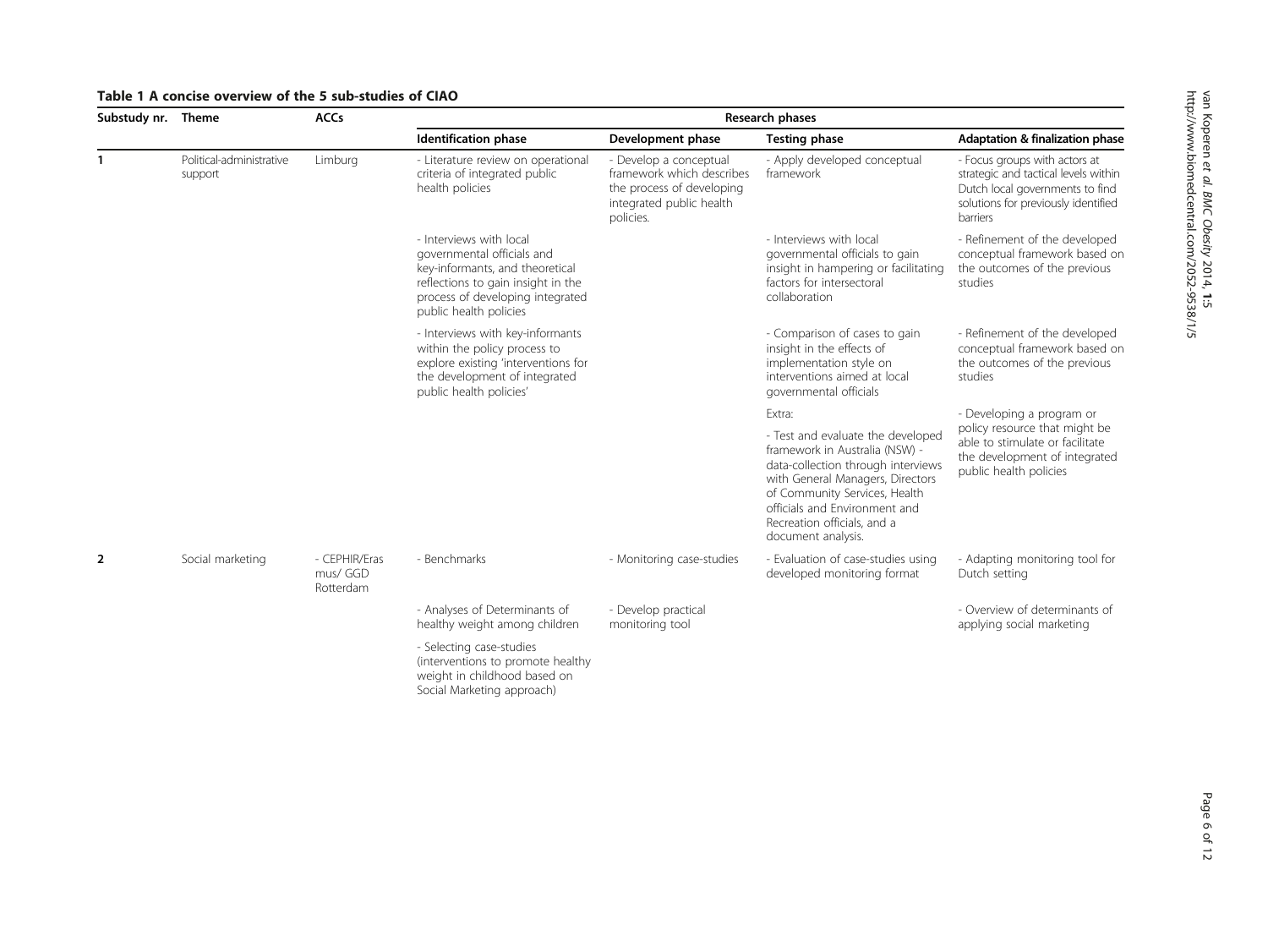| 3 | Implementation                                                               | Noordelijk<br>Zuid-Holland                                            | - Systematic Review of design and<br>quality of implementation research<br>regarding complex integrated<br>programs targeting overweight                                                                                    | - Construction of process<br>evaluation plan & several<br>instruments to evaluate the<br>innovation process                                                                   | - Longitudinal case-studies (5x):<br>Interviews, questionnaires, focus<br>groups, observational research<br>document analyses & semi-action<br>research social network analysis | - An overview of the level and<br>determinants of the innovation<br>process of the integrated<br>approach             |
|---|------------------------------------------------------------------------------|-----------------------------------------------------------------------|-----------------------------------------------------------------------------------------------------------------------------------------------------------------------------------------------------------------------------|-------------------------------------------------------------------------------------------------------------------------------------------------------------------------------|---------------------------------------------------------------------------------------------------------------------------------------------------------------------------------|-----------------------------------------------------------------------------------------------------------------------|
|   |                                                                              |                                                                       | - Consultation with experts and<br>local project managers                                                                                                                                                                   |                                                                                                                                                                               | - Parents versus teachers, the<br>relation between task-orientation<br>and implementation                                                                                       | - Guidelines/ indicators for the<br>innovation process                                                                |
|   |                                                                              |                                                                       |                                                                                                                                                                                                                             |                                                                                                                                                                               |                                                                                                                                                                                 | - If needed, adaptation of<br>framework Fleuren et al [37]<br>(for innovation process of the<br>integrated approach)  |
| 4 | Strengthening parenting<br>styles and practices in<br>existing interventions | AMPHI Nijmegen                                                        | - Analyses existing data: attitudes<br>professionals and parents on<br>overweight                                                                                                                                           | - Development of a<br>web-based parenting<br>intervention (with the aim<br>of strengthening existing<br>overweight preventing<br>interventions in children)                   | - Testing the effectiveness of this<br>web-based intervention in a<br>two-armed cluster randomized<br>controlled trial                                                          | - Web-based parenting<br>intervention to prevent<br>overweight in children                                            |
|   |                                                                              |                                                                       | - Literature search of the role of<br>parenting in interventions to<br>prevent overweight in children                                                                                                                       | - Development of an 'local<br>pedagogical message<br>regarding overweight and<br>obesity' applicable by all local<br>professionals working with<br>children and their parents | - Focus groups with parents to<br>improve the textual content of<br>the ' local pedagogical message'                                                                            | - local pedagogical message                                                                                           |
|   |                                                                              |                                                                       | - Analyses of existing interventions<br>for children and attached parental<br>interventions                                                                                                                                 |                                                                                                                                                                               | - Effect and process evaluation<br>of implementation                                                                                                                            |                                                                                                                       |
|   |                                                                              |                                                                       | - Focus groups to gain more insight<br>and get specific examples of difficult<br>daily life situations in which mothers<br>experience problems in promoting<br>healthy eating and physical activity<br>among their children |                                                                                                                                                                               |                                                                                                                                                                                 |                                                                                                                       |
| 5 | Monitoring & Evaluation                                                      | <b>VU University</b><br>Amsterdam/<br>Windesheim<br>University Zwolle | - Description of EPODE logic model                                                                                                                                                                                          | - Development of<br>evaluation handbook (1.0)<br>and evaluation tools                                                                                                         | - Use of Evaluation Handbook<br>(1.0) by JOGG municipalities                                                                                                                    | - Adaptation and Finalization<br>of: evaluation handbook (2.0),<br>evaluation planning matrix,<br>evaluation training |
|   |                                                                              |                                                                       | - Evaluation literature                                                                                                                                                                                                     | - Development of<br>evaluation training                                                                                                                                       | - Focus groups on evaluation<br>handbook and evaluation training                                                                                                                |                                                                                                                       |
|   |                                                                              |                                                                       | - Interviews with Dutch experts                                                                                                                                                                                             | - JOGG program goals and<br>objectives                                                                                                                                        | - Feedback on evaluation tools<br>and evaluation planning matrix                                                                                                                |                                                                                                                       |
|   |                                                                              |                                                                       | - Comprehensive analyses of<br>evaluation frameworks                                                                                                                                                                        | - Development evaluation<br>planning matrix                                                                                                                                   | - Data-collection from all CIAO<br>sub-studies inserted in evaluation<br>framework                                                                                              |                                                                                                                       |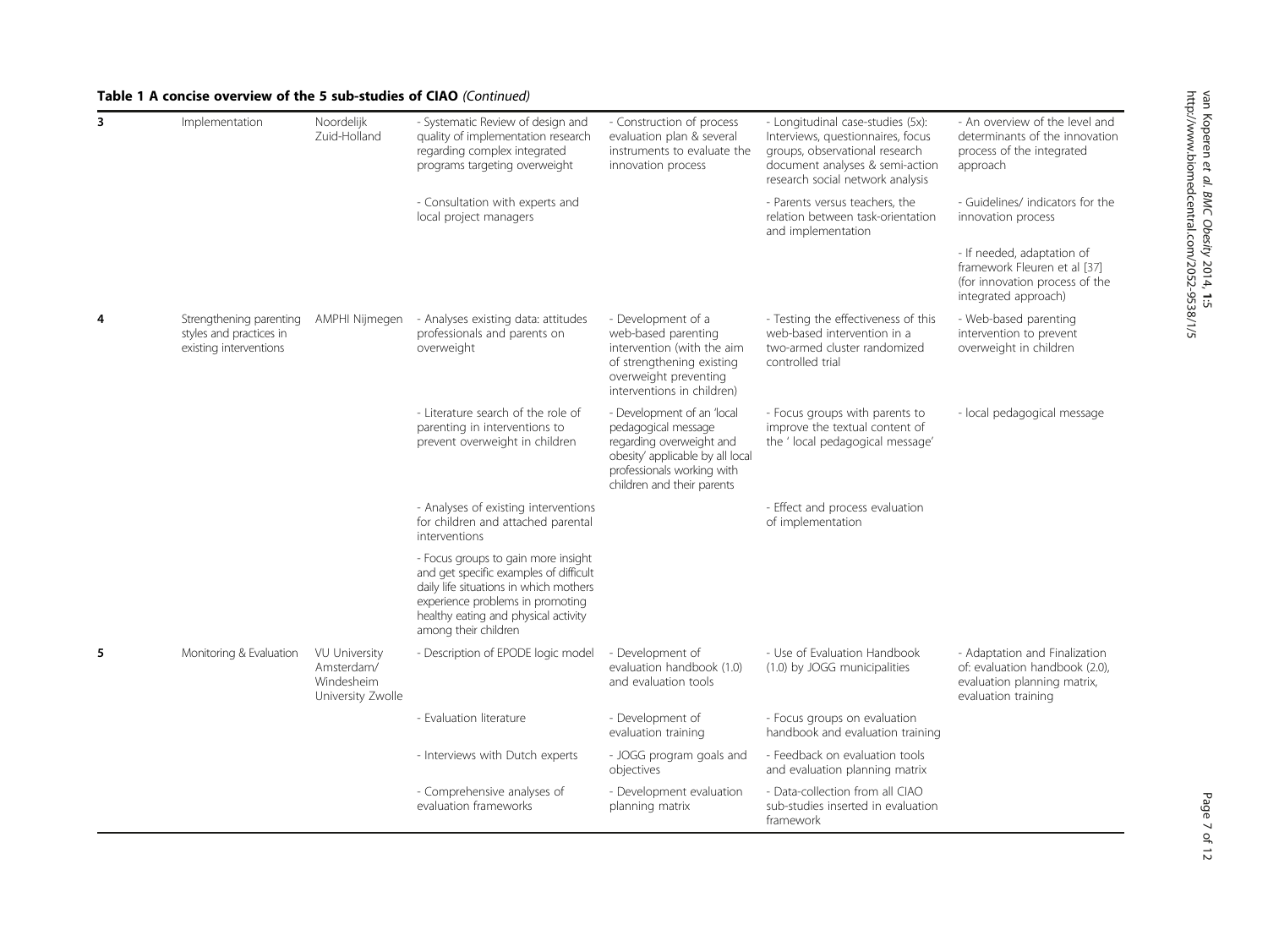In their brief overview of community interventions and their application to the obesity epidemic, Economos and Irish-Hauser [[48\]](#page-11-0) conclude that "involving the community in any of the initiatives helps researchers to pinpoint the specific needs of the community, as well as to identify assets and untapped resources and solutions". This is exactly the idea behind the use of social marketing within health promotion. This study will focus on monitoring and evaluating social marketing techniques applied in programs to promote healthy weight in childhood and to develop a monitoring tool to improve the outcomes of (parts of) programs developed with social marketing. According to French et al., social marketing strategies aim to achieve voluntary behavior change by taking the needs and wishes of the target audience as the starting point and from there, trying to understand how to best promote the desired behavior using an integrated, tailored approach [\[49\]](#page-11-0). Social marketing strategies aim to incorporate the community and act on an ecological level [[50](#page-11-0)-[53\]](#page-11-0), which has led to successful examples worldwide of programs promoting healthy lifestyles among children and their families [[54](#page-11-0)-[58](#page-11-0)].

In the identification phase, public health programs aiming to prevent overweight among children in which social marketing is applied to enhance the outcomes will be explored.

In the development phase, a practical tool or format for monitoring social marketing will be designed This format will be based on theory, e.g. the social marketing benchmark criteria as defined by French [\[49\]](#page-11-0) and practice, collected data from several case-studies.

In the testing phase, the developed monitoring tools will be tested while evaluating the application of social marketing in the case-studies using quantitative and qualitative methods.

In the adaptation and finalization phase, the lessons learned and insights gained from the testing phase will be used to make the practical format adaptable for practice, possibly for nationwide implementation in the Netherlands.

## Sub-study 3: strengthening parenting styles and practices in existing interventions

Following the outcomes of the inventory study of CIAO this sub-study aims to strengthen parenting styles and practices in existing interventions to prevent overweight in children. Therefore, a web-based parenting intervention, an E-learning module will be developed and tested for effectiveness. This E-learning could be added to existing interventions to prevent overweight in children and as such be an integral part of the intervention. Furthermore, a pedagogical message for parents will be developed, which can support them in preventing overweight of their child. All local professionals working with children could use this message.

In the identification phase, a literature search will be carried out regarding the role of parenting in the prevention of overweight in children and the involvement of parents in existing interventions. Furthermore, data from the Youth Health Care on the attitudes of professionals and parents regarding overweight in children will be analyzed. Subsequently, existing data from a large survey of parents (n=7000) on their perception of overweight and the rules parents set at home regarding healthy eating and physical (in)activity will be analyzed (data from a periodical Youth Health Care monitor). More insight into and specific examples of difficult daily life situations in which mothers experience problems in promoting healthy eating and physical activity with their child will be compiled by using focus groups comprised of mothers of different ethnic and socio-economic backgrounds. The Medical Review Ethics Committee Region Arnhem-Nijmegen approved this focus group study, reference number 2012145. This study was not liable for WMO. Written informed consent for participation in the study was obtained from participants.

In the development phase, the outcomes of the identification phase will be used for the development of a Dutch web-based parenting intervention. Thereafter, a Delphi method will be conducted in which we use the knowledge of different experts, researchers and professionals working with children for the development of a pedagogical message regarding overweight and obesity.

In the testing phase, the effectiveness of the web-based parenting intervention will be investigated in a two-armed cluster randomized controlled trial. This trial is in compliance with the Helsinki Declaration. The Medical Review Ethics Committee Region Arnhem-Nijmegen approved the study protocol, reference number 2012495, NL4280309112. This study was not liable for WMO and registered at the Dutch Trial Register NTR3938. A passive informed consent procedure will be followed in which parents (and their children) can refuse study participation. Thereafter, the usability of the textual content of the pedagogical message will be evaluated by means of focus groups with different ethnic and socio-economic backgrounds.

In the adaptation and finalization phase, the web-based parenting intervention and the pedagogical message will be adapted and optimized according to the findings of the testing phase, and the final versions will be disseminated.

## Sub-study 4: implementation of the integrated approach

When preventive programs are being implemented the iterative and dynamic interactions that occur often diverges from the process as originally planned. The integrated approach faces even more implementation challenges as it is based on a convoluted program plan and addresses multiple settings and involves many sectors. During the inventory study, it was concluded that there is limited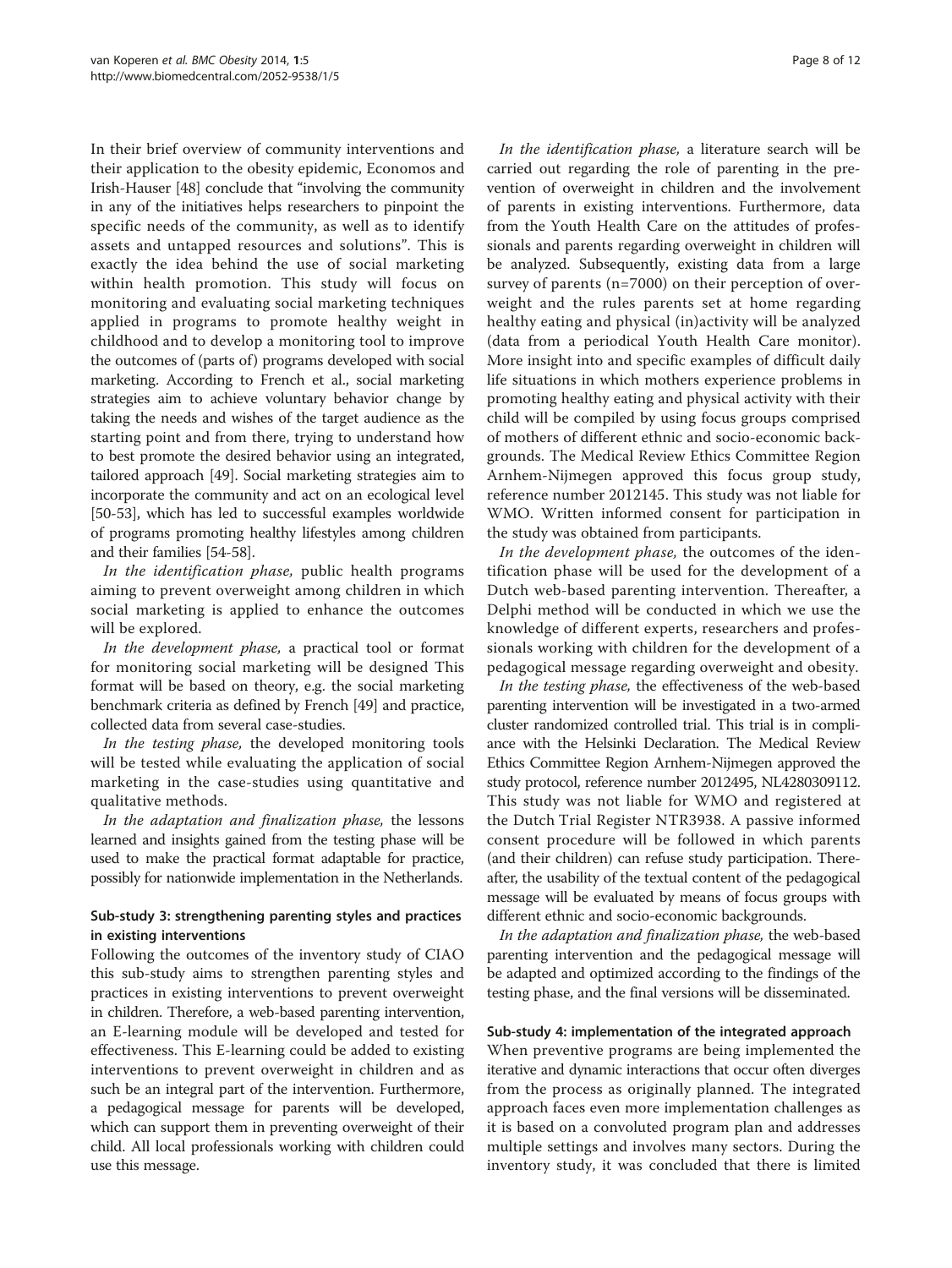knowledge of (determinants of) the implementation of the integrated approach. This lack of knowledge makes it difficult to formulate sound implementation strategies and value reported effects of the approach. Therefore, this substudy will explore the implementation of the integrated approach and its determinants at the community level.

In the identification phase, experts and local project managers of several municipalities initiating the integrated approach will be consulted to identify local implementation plans and strategies to formulate a status quo. Furthermore, a systematic review will be conducted to elucidate what is already known about the implementation of the integrated approach and what instruments and outcome measures have been used to evaluate the implementation process of this approach.

In the development phase, a process evaluation plan will be constructed and several instruments to evaluate the implementation process of the approach will be created or adjusted. This will be guided by the information obtained during the identification phase and by the framework for determinants of innovations as formulated by Fleuren et al. [\[37\]](#page-11-0). The process evaluation plan will contain mixed-methods for studying the innovation process (i.e. interviews with intermediaries, observations of activities, document analysis, questionnaires, focus groups, network analysis).

In the testing phase, five municipalities in which a longitudinal study will be performed on the implementation process of the integrated approach will be selected. The methods for the process evaluation will be adjusted iteratively when indicated by data-collection and data-analyses.

In the adaptation and finalization phase, the results from the longitudinal study will be combined and compared to create an overview of the level and determinants of the implementation of the integrated approach. Interpretation of data will be based on a framework analysis of qualitative data via Atlas Ti, Qualitative Comparative Analysis, a Social Network Analysis and statistical analysis of quantitative data. Moreover, results of different analyses will be compared to triangulate our data. The process of analysis will lead to a guideline for evaluating the innovation process. Additionally, it will provide implementation indicators that could aid municipalities in formulating implementation strategies for the integrated approach. If needed, the framework of Fleuren et al. [[37](#page-11-0)] will be adjusted to reflect the implementation of the integrated approach.

## Sub-study 5: scientific guidance and evaluation

This study aims to construct an evaluation framework for the integrated community approach of overweight and obesity in children in order to stimulate evaluation of JOGG. This evaluation framework will consist of an evaluation handbook set as an action plan in the

planning and implementation of evaluation, supporting health promotion specialists to overcome evaluation barriers and in the meantime, build evaluation capacity. The evaluation framework will also consist of an evaluation planning matrix in which practice and evidence based knowledge from the all CIAO sub-studies will be combined. To increase understanding and readability,

evaluation planning matrix (B). (A) Evaluation Handbook study

In the *identification phase*, a literature study and interviews with experts, health promotion specialists and JOGG-program managers will be conducted to determine barriers in program-evaluation. Subsequently, a comprehensive search in electronic databases to identify a suitable evaluation action plan or handbook will be conducted.

the methodology for the evaluation handbook will be presented first (A), followed by the description of the

In the development phase, the identified evaluation handbook will be translated into Dutch. Practice based examples from JOGG communities will be added to this evaluation handbook (version 1.0). Supportive educational training will be developed following the outline of the evaluation handbook. Training will follow essential aspects of the Social Cognitive Theory: modelling, practice, feedback and coaching [\[59](#page-11-0)].

In the testing phase, the evaluation handbook will be delivered to JOGG program managers to support evaluation of the local JOGG program. Educational training will be provided to the program managers and involved epidemiologists. Both the training and the evaluation handbook will be evaluated through four focus groups consisting of JOGG program managers and designated researchers and experts in community-wide intervention approaches and evaluation from research institutes and semi-governmental National Health Promoting Institutes.

Following the outcomes of the focus groups in the adaptation and finalization phase the handbook will be adapted and finalized.

## (B) Evaluation planning matrix

An evaluation planning matrix is a tool that describes the evaluation questions, the indicators, data-collection instruments and time-line, data-analyses and dissemination per the main goal.

In the identification phase, the JOGG model will be determined. Subsequently, main goals and objectives of the JOGG-approach will be discussed and determined with the JOGG-board, JOGG central coordination office, six JOGG pilot municipalities and executive researchers of CIAO sub-studies 1,2,3 and 4. Evaluation questions, indicators and data-collection instruments will be delivered by the CIAO sub-studies 1,2,3 and 4.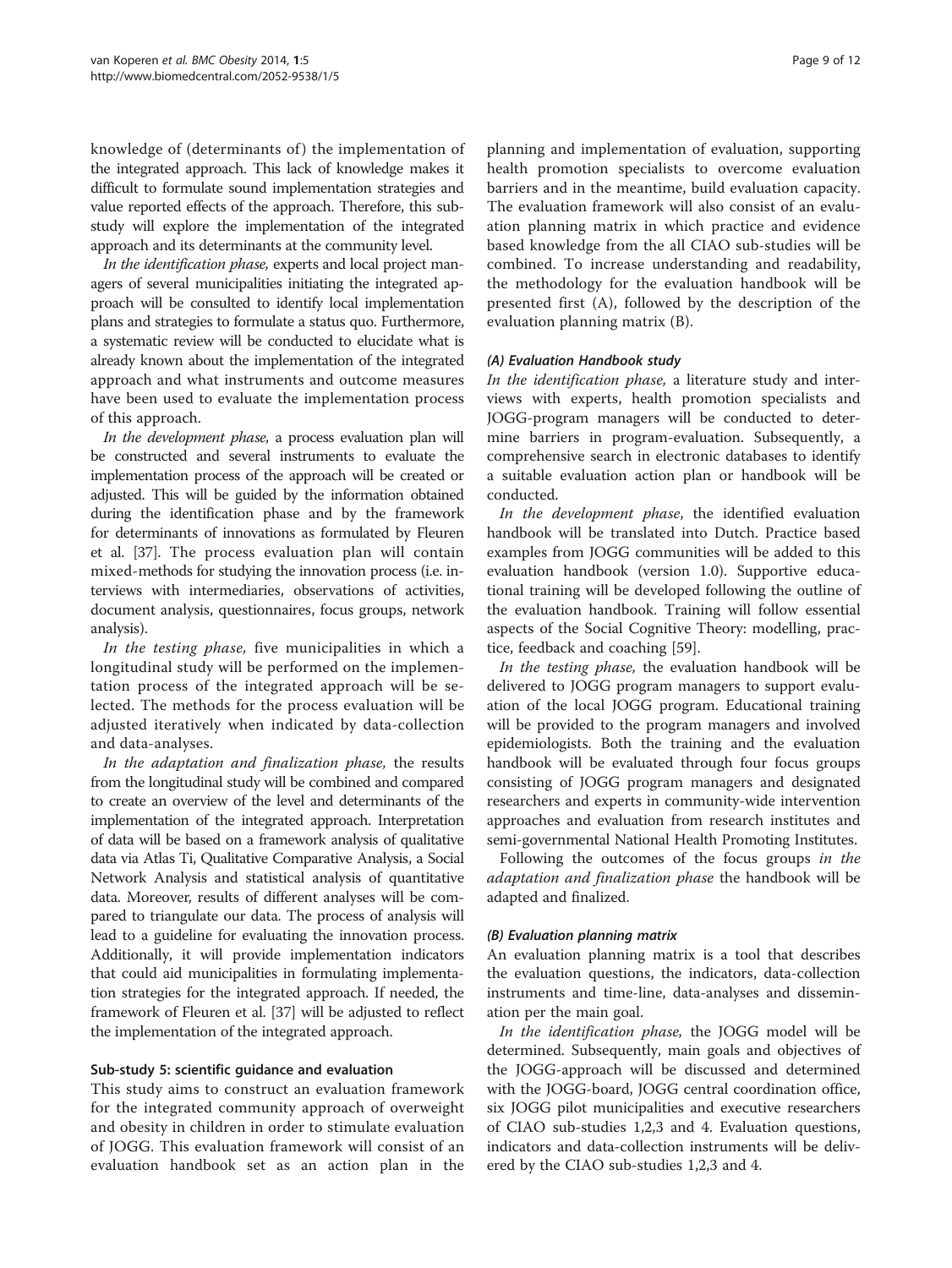In collaboration with the other CIAO researchers, in the development phase, these elements will be placed in an evaluation planning matrix.

In the testing phase the evaluation planning matrix will be submitted to experts, program managers and the JOGG central coordination office and evaluated on use, usefulness, and feasibility.

In the adaptation and finalization phase, the evaluation planning matrix will be adapted in accordance with results from the expert meetings and focus groups and disseminated to the JOGG central coordination office.

Both the evaluation handbook and the evaluation planning matrix will be combined in the evaluation framework for the integrated approach on overweight in children. Expert meetings will be held to create consensus and support for the evaluation framework.

#### **Discussion**

It is generally accepted that to combat overweight and obesity, an integrated community-wide approach is needed. An inventory study showed that some elements of the integrated approach could be more important than others and that in the Netherlands these elements need further definition and operationalization [[25\]](#page-10-0). The concerted research consortium CIAO is expected to contribute significantly to the understanding of these key-elements. This comprehensive study is in line with a recommendation from a recent review study to identify trends and gaps in the field of childhood obesity research done, namely the need for 'more solution-oriented research that combines individual, environmental, and policy strategies to address the problem comprehensively' [\[60\]](#page-11-0). Collaborating in a research consortium in which researchers gather complementary evidence provides evidence that supports the 'whole' picture rather than parts of it. Also, the diversity of knowledge and skills of the executive researchers and their supervisors working in the ACCs can lead to cross-fertilization that can lead to new insights. In CIAO, this will be stimulated through regular quarterly meetings attended by the executive researchers, their supervisors, the steering committee and also local professionals and stakeholders related to the research topics.

The demonstration of the effectiveness of the integrated approach is beyond the scope and the timeframe of the CIAO collaboration. The effectiveness depends largely on the capacity of local program management, involved local stakeholders, local resources, the severity/prevalence of overweight and the surrounding social and physical environment of the target population. CIAO will help to develop a better understanding of the integrated approach and offer an evaluation framework, including strategies on effectiveness, which may support local professionals in monitoring their program, taking the local context in account. An evaluation framework is

important because evaluation can improve local program design which improves the likelihood of achieving successful outcomes [[61\]](#page-11-0).

There are multiple challenges in this type of research. CIAO researchers have to take the challenges and solutions of this type of research into account. Nastasi and Hitchcock (2009) conclude in their paper on the challenges of multilevel interventions that "even under relatively controlled experimental or quasi-experimental conditions, many factors can interfere with efforts to carry out well-designed evaluation plans" [[62](#page-11-0)]. The first challenge CIAO faces is that its research depends largely on implementation efforts of the municipalities, the communities. Budget cuts or policy changes are a severe threat to CIAO research, due to a possible halt in local implementation.

The second challenge CIAO faces concerns the necessary processes and productive-interactions between the separate research teams. The integrated output of a consortium thrives on the interactions and knowledge exchange between its partners, but these interactions take time. Incentives are provided for individual research publications, but funding is only provided for five fouryear research projects, and the additional requirements to establish collaboration between several research teams is not accounted for and so far not acknowledged. Simply stated, the 'glue' between the separate research teams might be missing. Thus, for CIAO to harvest the success of the five ACCs collaborating, all stakeholders involved (executive researchers, supervisors, steering committee, supervisory committee, funders) should acknowledge that integrating group processes and competencies are essential.

The third challenge CIAO will face is 'inaction'. CIAO tries to unravel the blueprint for the integrated approach to show presumable effective elements of this approach. An important reason for this is to allow policymakers, researchers and professionals to understand the drivers and solutions of the wicked problem of overweight and obesity. However, the more thorough a description becomes, and the more it shows the complexity of the chain of causality, 'inaction' might be the result as it raises the difficult question of where action should begin within a highly connected complex system [\[63\]](#page-11-0).

CIAO research is important because it is the first of its sort in the Netherlands to collect solution oriented evidence in the field of overweight prevention. CIAO aims to find out what processes work best at more upstream environmental levels in an integrated community-wide approach to prevent overweight and obesity. This differs from more traditional social and behavioural sciences that try to demonstrate the efficacy of behavioural interventions to modify health outcomes. The output of the CIAO sub-studies (both knowledge and practical tools) will be matched and form building blocks of a blueprint for a local evidence- and practice-based integrated approach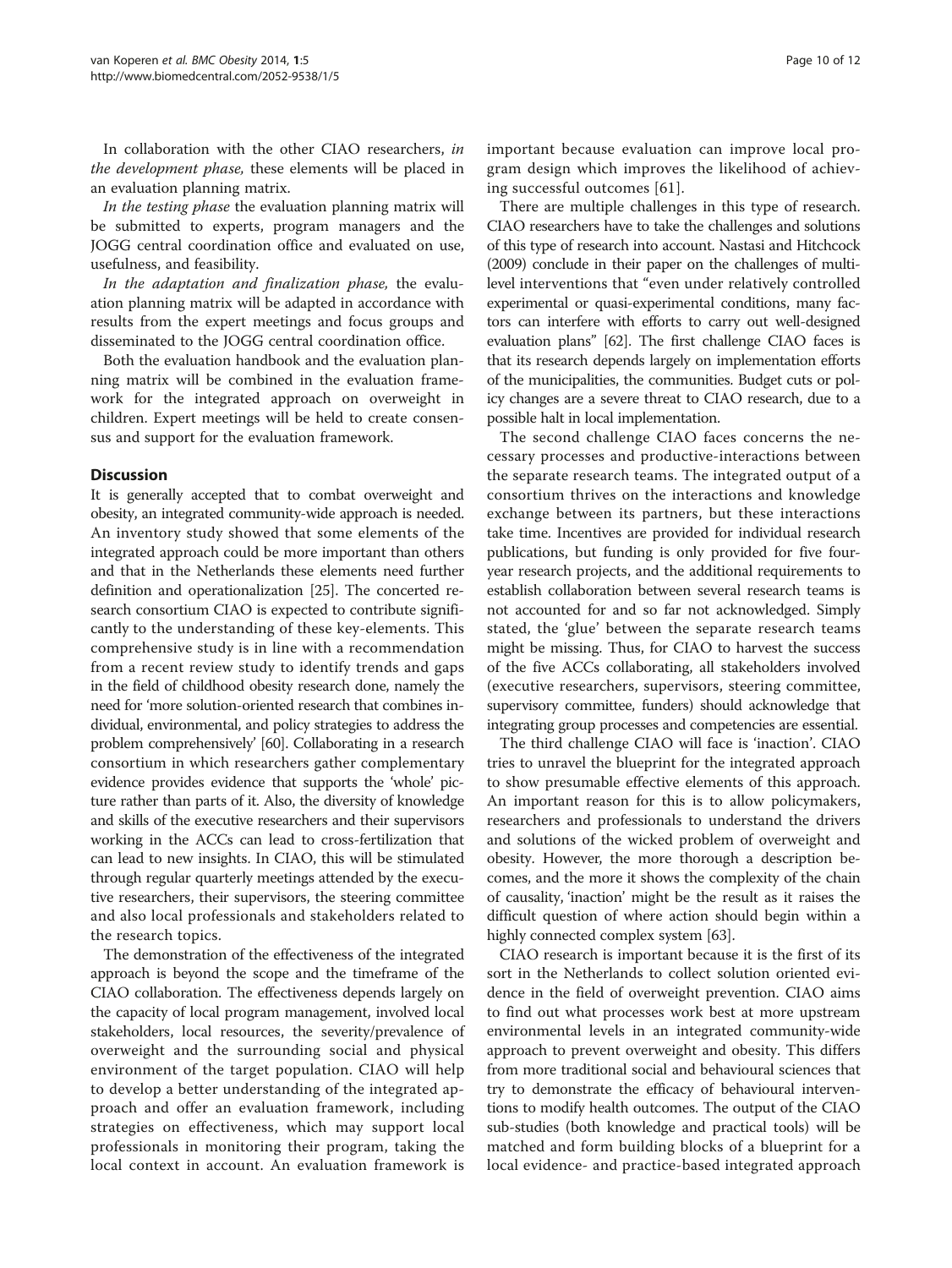<span id="page-10-0"></span>towards prevention of overweight in children. Subsequently, the output will support various communities to further optimize the implementation and subsequently the effects of this approach.

#### Competing interests

The author declare that they have no competing interests.

#### Authors' contributions

MvK and JS conceived the idea. MvK was primarily responsible for drafting the manuscript. MvK drafted the two figures and the table. AMH, VvdG, ER, RvdK and MvK wrote the methodology section as executive researcher of their sub-studies and inserted data in Table [1](#page-5-0). RvdK, CR, MC, MJ, GM, JSch and JS helped to refine the manuscript and Figure [2](#page-4-0). HR was one of the architects of the grant application and contributed to the methodology section of sub-study 2. All authors read, critically revised and approved the final manuscript.

#### Acknowledgements

We thank The Netherlands Organisation for Health Research and Development (ZonMW) and the Dutch Heart Foundation for funding this research program and all members of CIAO for the valuable discussions and interactions in past, present and future. Also we would like to thank the JOGG Central Coordination Office and the JOGG communities to allow us to conduct our studies and collect our data within the communities. Open access was funded by The Netherlands Organization for Scientific Research (NWO).

#### Author details

<sup>1</sup> Faculty of Earth and Life Sciences, Institute of Health Sciences, VU University Amsterdam, De Boelelaan 1085, 1081 HV Amsterdam, The Netherlands. <sup>2</sup> Department of Public Health & Primary Care, Leiden University Medical Centre, PO Box 9600, 2300 RC Leiden, The Netherlands. <sup>3</sup>Health Sciences, University Maastricht, PO Box 616, 6200 MD Maastricht, The Netherlands. <sup>4</sup>Caphri research School for Public Health and Primary care, PO Box 616, 6200 MD Maastricht, The Netherlands. <sup>5</sup>Public Health, Erasmus University Medical Center, PO Box 2040, 3000 CA Rotterdam, The Netherlands. <sup>6</sup>Department of Primary and Community Care, Academic Collaborative Center AMPHI Integrated Health Policy, Radboud University Medical Centre, PO Box 9101, 6500 HB Nijmegen, The Netherlands. <sup>7</sup>National Institute for Public Health and the Environment (RIVM), PO Box 1 3720, BA Bilthoven, The Netherlands. <sup>8</sup> Erasmus University Medical Center, child and adolescent public health, PO Box 2040, 3000 CA Rotterdam, The Netherlands.

#### Received: 13 December 2013 Accepted: 17 January 2014 Published: 19 February 2014

#### References

- 1. World Health Organization: Global Strategy on Diet, Physical Activity and Health. [[http://www.who.int/mediacentre/factsheets/fs311/en/index.html\]](http://www.who.int/mediacentre/factsheets/fs311/en/index.html)
- 2. Wang Y, Lobstein T: Worldwide trends in childhood overweight and obesity. Int J Pediatr Obes 2006, 1:11–25.
- 3. Power C, Lake JK, Cole TJ: Measurement and long-term health risks of child and adolescent fatness. Int J Obes Relat Metab Disord 1997, 21:507–526.
- 4. Kumanyika SK: Minisymposium on obesity: overview and some strategic considerations. Annu Rev Public Health 2001, 22:293–308.
- 5. Kumanyika S, Jeffery RW, Morabia A, Ritenbaugh C, Antipatis VJ: Obesity prevention: the case for action. Int J Obes Relat Metab Disord 2002, 26:425–436.
- 6. Swinburn B, Egger G: Preventive strategies against weight gain and obesity. Obes Rev 2002, 3:289–301.
- Flynn MA, McNeil DA, Maloff B, Mutasingwa D, Wu M, Ford C, Tough SC: Reducing obesity and related chronic disease risk in children and youth: a synthesis of evidence with 'best practice' recommendations. Obes Rev 2006, 7(Suppl 1):7–66.
- Foltz JL, May AL, Belay B, Nihiser AJ, Dooyema CA, Blanck HM: Population-level intervention strategies and examples for obesity prevention in children. Annu Rev Nutr 2012, 32:391–415.
- Thow AM (Ed): Population-based Prevention Strategies for Childhood Obesity: report of a WHO Forum and Technical Meeting, Geneva, 15–17 December 2009. Geneva: WHO Press; 2010.
- 10. Health Council of the Netherlands: Overweight and Obesity. The Hague: Health Council of the Netherlands; 2003.
- 11. Bovill C: Rhetoric or reality? Cross-sector policy implementation at the UK government Department for International Development. Policy and Politics 2009, 37(2):179–199.
- 12. ZonMW: Programma Gezonde Slagkracht, Ondersteuningsprogramma voor gemeenten met een integrale aanpak op overgewicht, alcohol, roken en drugs. The Hague: ZonMW: 2009.
- 13. Ministerie van VWS & Ministerie van Jeugd en Gezin: Nota overgewicht. Uit balans: de last van overgewicht'. In Book 'Nota overgewicht. Uit balans: de last van overgewicht. The Hague: Ministerie van Volksgezondheid, Welzijn en Sport; 2009:25.
- 14. Borys JM, Le Bodo Y, Jebb SA, Seidell JC, Summerbell C, Richard D, De Henauw S, Moreno LA, Romon M, Visscher TLS, Raffin S, Swinburn B, the E.E.N. Study Group: EPODE approach for childhood obesity prevention: methods, progress and international development. Obes Rev 2012, 13(4):299–315.
- 15. Van Koperen TM, Jebb SA, Summerbell CD, Visscher TL, Romon M, Borys JM, Seidell JC: Characterizing the EPODE logic model: unravelling the past and informing the future. Obes Rev 2013, 14:162–170.
- 16. Romon M, Lommez A, Tafflet M, Basdevant A, Oppert JM, Bresson JL, Ducimetiere P, Charles MA, Borys JM: Downward trends in the prevalence of childhood overweight in the setting of 12-year school- and community-based programmes. Public Health Nutr 2009, 12:1735–1742.
- 17. Kremers SPJ, Martens M, Reubsaet A, de Weerdt I, De Vries NK, Jonkers R: Programmeringstudie Overgewicht. Maastricht, The Netherlands: ResCon/ Universiteit Maastricht; 2008.
- 18. Alting D, Bouwens J, Keijsers JFEM: Het evalueren van community interventies: resultaten en conclusies van een reviewstudie naar onderzoeksmethoden en meetinstrumenten. Woerden: Nationaal Instituut voor Gezondheidsbevordering en Ziektepreventie (NIGZ); 2003:45.
- 19. Saan H, De Haes W: Gezond effect bevorderen. Het organiseren van effectieve gezondheidsbevordering. Woerden: NIGZ; 2005.
- 20. Harting J, Van Assema P: Community projecten in Nederland. De eeuwige belofte? 1st edition. Rotterdam: Optima Grafische Communicatie; 2007.
- 21. Koelen MA, Van den Ban AW: Health Education and Health Promotion. Wageningen: Wageningen Academic Publishers; 2004.
- 22. Jansen MW, De Leeuw E, Hoeijmakers M, De Vries NK: Working at the nexus between public health policy, practice and research. Dynamics of knowledge sharing in The Netherlands. Health Res Policy Syst 2012, 10:33.
- 23. Molleman G, Fransen G: Academic collaborative centres for health promotion in the Netherlands: building bridges between research, policy and practice. Fam Pract 2012, 29(Suppl 1):157–162.
- 24. Wandersman A, Valois R, Ochs L, de la Cruz DS, Adkins E, Goodman RM: Toward a social ecology of community coalitions. Am J Health Promot 1996, 10:299–307.
- 25. Seidell JC, Raat H, Jansen M, Molleman G, Paulussen T, Collard D, Grêaux K, Blanson Henkemanse O, Engels R, Fransen G, Van Grieken A, Van Hooijdonk C, Jansen Y, Janssens J, Van Koperen TM, Koster M, Kremers S, Larsen J, Van Lenthe F, Oenema A, Otten W, Snoek H, Ezendam N: Eindrapportage Fase I CIAO – Consortium Integrale Actie tegen Overgewicht. The Hague: ZonMW; 2010.
- 26. Fransen GA, Koster M, Molleman GR: Towards an integrated community approach of overweight prevention: the experiences of practitioners and policymakers. Fam Pract 2012, 29(Suppl 1):104–109.
- 27. Glass TA, McAtee MJ: Behavioral science at the crossroads in public health: extending horizons, envisioning the future. Soc Sci Med 2006, 62:1650–1671.
- 28. Bekker M, Wallenburg I, Helderman JK: Verschuivende Verhoudingen: de Marges van Overheidsbeleid bij Overgewicht. In De Obesogene Samenleving: Maatschappelijke Perspectieven op Overgewicht. Edited by Dagevos H, Munnichs G. Amsterdam: Amsterdam University Press; 2007:155–164.
- 29. Steenbakkers M: Lokaal integraal gezondheidsbeleid: realistische uitdaging of utopie? Een onderzoek binnen gemeenten naar mogelijkheden tot intersectorale samenwerking, [Local integrated health policy: realistic challenge or utopian dream? A study of opportunities for intersectoral collaboration in local government]. PhD thesis. Maastricht University, Academic Collaborative Centre of Public Health Zuid Limburg; 2012.